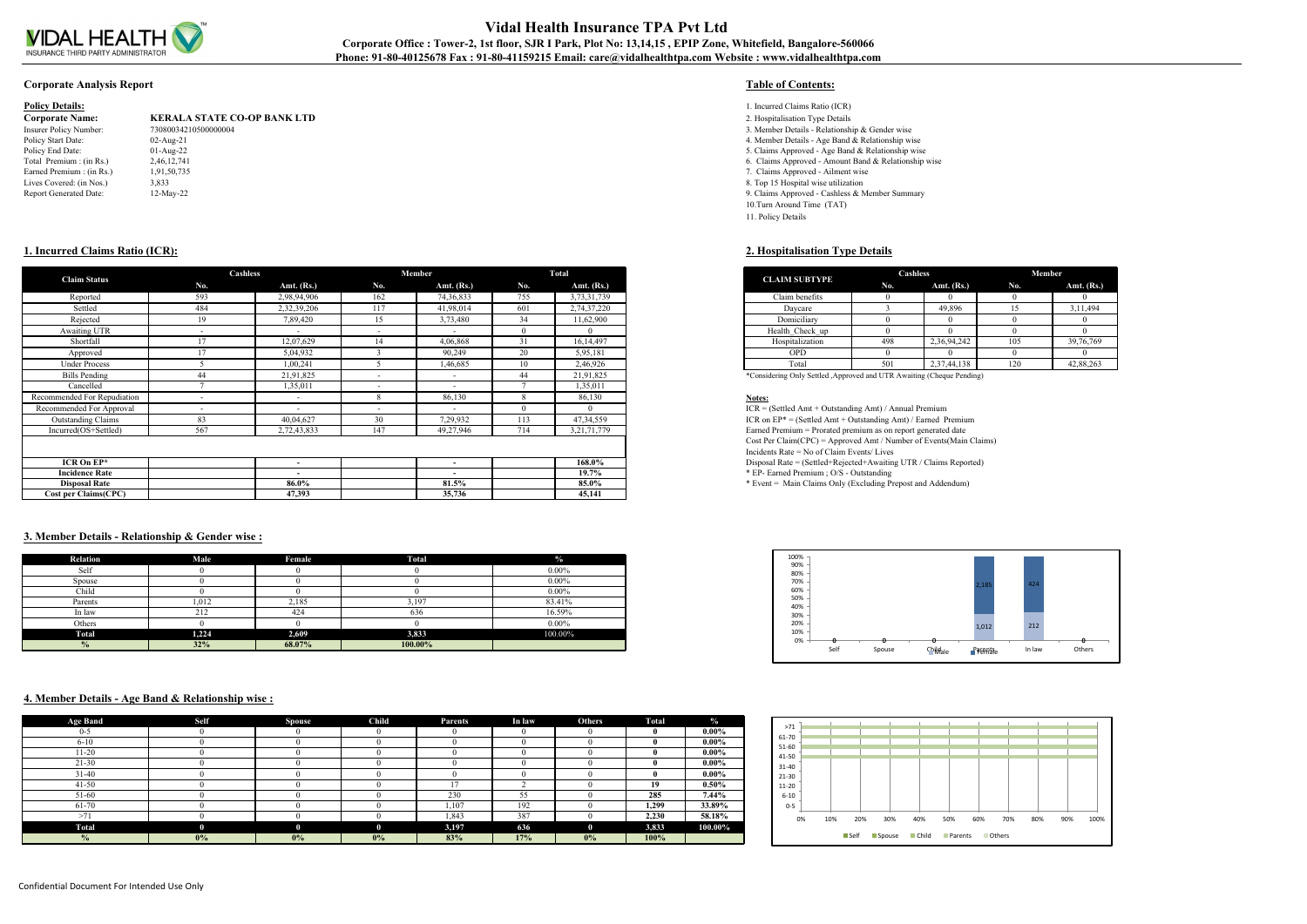## **5. Claims Approved - Age Band & Relationship wise :**

|                 | Self  |              |       | <b>Spouse</b> |       | <b>Child</b> |     | Parents      | In-law's |              |       | Others       |      | Total        | Total % |        |
|-----------------|-------|--------------|-------|---------------|-------|--------------|-----|--------------|----------|--------------|-------|--------------|------|--------------|---------|--------|
| <b>Age Band</b> | No.   | Amt. $(Rs.)$ | No.   | Amt. (Rs.)    | No.   | Amt. $(Rs.)$ | No. | Amt. $(Rs.)$ | No.      | Amt. $(Rs.)$ | No.   | Amt. $(Rs.)$ | No.  | Amt. $(Rs.)$ | No. %   | Amt. % |
| $0 - 5$         |       |              |       |               |       |              |     |              |          |              |       |              |      |              | $0\%$   |        |
| $6 - 10$        |       |              |       |               |       |              |     |              |          |              |       |              |      |              | $0\%$   | $0\%$  |
| $11 - 20$       |       |              |       |               |       |              |     |              |          |              |       |              |      |              | $0\%$   | $0\%$  |
| 21-30           |       |              |       |               |       |              |     |              |          |              |       |              |      |              | $0\%$   | $0\%$  |
| 31-40           |       |              |       |               |       |              |     |              |          |              |       |              |      |              | $0\%$   | $0\%$  |
| $41 - 50$       |       |              |       |               |       |              |     |              |          |              |       |              |      |              | $0\%$   | $0\%$  |
| 51-60           |       |              |       |               |       |              | 30  | 11,48,162    |          | 56,032       |       |              |      | 12,04,194    | $5\%$   | 4%     |
| 61-70           |       |              |       |               |       |              | 150 | 68,19,012    |          | 10,13,565    |       |              | 179  | 78, 32, 577  | 29%     | 28%    |
| >71             |       |              |       |               |       |              | 324 | 1,53,06,816  |          | 36,88,814    |       |              | 408  | 1,89,95,630  | 66%     | 68%    |
| Total           |       |              |       |               |       |              | 504 | 2,32,73,990  | 117      | 47,58,411    |       |              | 621  | 2,80,32,401  | 100%    | 100%   |
| Total%          | $0\%$ | $0\%$        | $0\%$ | $0\%$         | $0\%$ | $0\%$        | 81% | 83%          | 19%      | 17%          | $0\%$ | $0\%$        | 100% | 100%         |         |        |

\* Count is only for Approved Claims(Settled and Awaiting UTR(Cheque Pending)) .

## **6. Claims Approved - Amount Band & Relationship wise :**

| Amt Band                                                                       | <b>Self</b> |              |       | Spouse       |       | <b>Child</b> |        | Parent       | In-law's |              |       | <b>Others</b> |                         | Total        | Total % |              |
|--------------------------------------------------------------------------------|-------------|--------------|-------|--------------|-------|--------------|--------|--------------|----------|--------------|-------|---------------|-------------------------|--------------|---------|--------------|
|                                                                                | No.         | Amt. $(Rs.)$ | No.   | Amt. $(Rs.)$ | No.   | Amt. $(Rs.)$ | No.    | Amt. $(Rs.)$ | No.      | Amt. $(Rs.)$ | No.   | Amt. $(Rs.)$  | No.                     | Amt. $(Rs.)$ | No. $%$ | Amt. %       |
| $0-10K$                                                                        |             |              |       |              |       |              |        | 3,67,168     |          | 95,499       |       |               | 47                      | 4,62,667     | 8%      | 2%           |
| 10K-20K                                                                        |             |              |       |              |       |              | 122    | 18,43,202    |          | 5, 15, 728   |       |               | 155                     | 23,58,930    | 25%     | $8\%$        |
| 20K-30K                                                                        |             |              |       |              |       |              | 125    | 31,67,736    |          | 6,94,971     |       |               | 154                     | 38,62,707    | 25%     | 14%          |
| 30K-40K                                                                        |             |              |       |              |       |              | $\sim$ | 13,04,010    |          | 1.81.844     |       |               | 42                      | 14.85.854    | $7\%$   | $5\%$        |
| 40K-50K                                                                        |             |              |       |              |       |              | 46     | 20,55,200    |          | 4,03,075     |       |               | 55                      | 24, 58, 275  | $9\%$   | $9\%$        |
| 50K-60K                                                                        |             |              |       |              |       |              | $\sim$ | 14,21,155    |          | 4,37,958     |       |               |                         | 18,59,113    | 5%      | 70/<br>$1\%$ |
| 60K-70K                                                                        |             |              |       |              |       |              |        | 9.09.528     |          | 1.36.500     |       |               | 16.                     | 10.46.028    | 3%      | $4\%$        |
| 70K-80K                                                                        |             |              |       |              |       |              |        | 11,50,445    |          | 4,56,135     |       |               | $\sim$ $\sim$           | 16,06,580    | 3%      | $6\%$        |
| 80K-90K                                                                        |             |              |       |              |       |              |        | 10.16.585    |          | 1.70.264     |       |               | 14.                     | 11.86.849    | 2%      | 4%           |
| 90K-100K                                                                       |             |              |       |              |       |              |        | 7,80,069     |          | 2,80,926     |       |               |                         | 10,60,995    | 2%      | $4\%$        |
| >100K                                                                          |             |              |       |              |       |              |        | 92.58.892    |          | 13,85,511    |       |               | $\overline{a}$<br>$12-$ | 1,06,44,403  | 12%     | 38%          |
| <b>Total</b>                                                                   |             |              |       |              |       |              | 504    | 2,32,73,990  | 117      | 47,58,411    |       |               | 621                     | 2,80,32,401  | 100%    | 100%         |
| Total%                                                                         | $0\%$       | $0\%$        | $0\%$ | $0\%$        | $0\%$ | $0\%$        | 81%    | 83%          | 19%      | 17%          | $0\%$ | $0\%$         | $100\%$                 | 100%         |         |              |
| * Count is only for Approved Claims Settled and Awaiting HTR (Cheque Pending)) |             |              |       |              |       |              |        |              |          |              |       |               |                         |              |         |              |

ed and Awaiting UTR (Cheque Pending)) . \* Count is only for Approved Clai<br>\* Banding for Incurred Amount

# **7. Claims Approved - Top 15 Ailment wise :**

| <b>AILMENT GROUP</b>        | Self   |                          |        | <b>Spouse</b>            |                          | <b>Child</b>             |     | Parent       | In-law's |              |        | <b>Others</b> |                         | Total        |          | Total %  |
|-----------------------------|--------|--------------------------|--------|--------------------------|--------------------------|--------------------------|-----|--------------|----------|--------------|--------|---------------|-------------------------|--------------|----------|----------|
|                             | No.    | Amt. (Rs.)               | No.    | Amt. $(Rs.)$             | No.                      | Amt. (Rs.)               | No. | Amt. $(Rs.)$ | No.      | Amt. $(Rs.)$ | N0.    | Amt. $(Rs.)$  | No.                     | Amt. $(Rs.)$ | No. %    | Amt. $%$ |
| ENERAL MEDICAL EXAMINATIO   | $\sim$ | $\sim$                   | $\sim$ | $\sim$                   | $\sim$ $\sim$            | $\sim$ $\sim$            |     | 45,040       |          | $\sim$       | $-$    | $\sim$        |                         | 45,040       | $0.16\%$ | $0.16\%$ |
| <b>NERVOUS</b>              |        | $\sim$                   | $\sim$ | $\sim$                   | $\sim$                   | $\sim$                   |     | 4,43,852     |          | 1,13,749     |        |               | 1 <sub>7</sub>          | 5,57,601     | $2.74\%$ | 1.99%    |
| <b>CIRCULATORY</b>          |        | $\sim$                   | $\sim$ | $\sim$                   | $\sim$                   | $\sim$                   | 78  | 48,90,260    | 22       | 10,58,776    |        |               | 100                     | 59,49,036    | 16.10%   | 21.22%   |
| <b>INFECTIOUS</b>           |        |                          | $\sim$ |                          |                          | $\sim$                   |     | 6,71,054     |          | 33,551       |        |               |                         | 7,04,605     | $2.25\%$ | 2.51%    |
| <b>ARTHROPATHIES</b>        |        |                          |        |                          |                          |                          |     | 10.58.110    |          | 2,93,163     |        |               |                         | 13,51,273    | $2.58\%$ | $4.82\%$ |
| <b>CLINICAL FINDINGS</b>    |        | $\sim$                   | $\sim$ | $\sim$                   | $\sim$                   | $\sim$                   | 46  | 23,79,041    |          | 3, 14, 835   | $-$    |               | $\epsilon$ <sub>A</sub> | 26,93,876    | 8.70%    | $9.61\%$ |
| <b>DIGESTIVE</b>            |        | $\sim$                   | $\sim$ | $\sim$                   | $\sim$                   | $\sim$                   | 29  | 13,67,263    |          | 2,56,216     |        |               | 24                      | 16,23,479    | 5.48%    | 5.79%    |
| <b>ENDOCRINE</b>            |        | $\overline{\phantom{a}}$ |        |                          |                          |                          |     | 5,03,278     |          | 1,29,187     |        |               | 22                      | 6,32,465     | $3.54\%$ | $2.26\%$ |
| EYE                         |        |                          |        |                          |                          |                          | -50 | 10.98.349    |          | 2,75,444     |        |               | 62                      | 13,73,793    | $9.98\%$ | 4.90%    |
| <b>INJURY</b>               |        | $\sim$                   | $\sim$ | $\overline{\phantom{0}}$ |                          | $\overline{\phantom{0}}$ |     | 3,87,956     |          | 43,126       |        |               | 10                      | 4,31,082     | 1.61%    | $1.54\%$ |
| <b>NEOPLASM</b>             |        | $\sim$                   | $\sim$ | $\overline{\phantom{a}}$ |                          | $\sim$                   | 25  | 9,09,138     |          | 27,515       | $\sim$ |               | $\sim$                  | 9,36,653     | $4.35\%$ | $3.34\%$ |
| RESPIRATORY                 |        | $\overline{\phantom{a}}$ | $\sim$ |                          |                          | $\sim$                   | 40  | 17,02,249    |          | 3,98,213     |        |               | $F_A$                   | 21,00,462    | 8.70%    | 7.49%    |
| SKIN                        |        |                          |        |                          |                          |                          |     | 4,70,738     |          | 17.727       |        |               |                         | 4,88,465     | $2.09\%$ | $1.74\%$ |
| <b>UROLOGY</b>              |        | $\sim$                   | $\sim$ |                          |                          |                          | 36  | 15,05,899    |          | 3,90,187     |        |               |                         | 18,96,086    | $7.57\%$ | $6.76\%$ |
| <b>OTHERS</b>               |        | $\sim$                   | $\sim$ |                          |                          | $\sim$                   | 113 | 57,58,213    |          | 13,82,153    |        |               | 144                     | 71,40,366    | 23.19%   | 25.47%   |
| <b>REST OF THE AILMENTS</b> |        | $\sim$                   | $\sim$ |                          |                          | $\overline{\phantom{0}}$ |     | 83,550       |          | 24,569       |        |               |                         | 1,08,119     | $0.97\%$ | $0.39\%$ |
| <b>Total</b>                | $\sim$ | $\sim$                   | $\sim$ | . .                      | $\overline{\phantom{a}}$ | . .                      | 504 | 2,32,73,990  | 117      | 47,58,411    | -      | --            | 621                     | 2,80,32,401  | 100%     | $100\%$  |
| Total%                      |        | $\sim$                   |        |                          |                          |                          | 81% | 83%          | 19%      | 17%          |        |               | 100%                    | 100%         |          |          |

\* Count is only for Approved Claims(Settled and Awaiting UTR (Cheque Pending)) .

# **8. Top 15 Cashless Hospital wise utilization :**

| <b>HOSPITAL NAME</b>            | <b>No of Claims</b> | Amt       |
|---------------------------------|---------------------|-----------|
| <b>MALABAR INSTITUTE OF</b>     | 18                  | 14,26,621 |
| <b>CARITAS HOSPITAL</b>         | 20                  | 10,99,384 |
| MEITRA HOSPITAL(A UNIT OF       | 9                   | 10,39,254 |
| <b>BABY MEMORIAL HOSPITAL</b>   | 17                  | 10,29,250 |
| <b>RAJAGIRI HOSPITAL</b>        | 7                   | 8,57,815  |
| N.S. MEMORIAL INSTITUTE OF      | 18                  | 8,54,517  |
| KOZHIKODE DISTRICT CO-          | 10                  | 6,76,503  |
| <b>MEDICAL TRUST HOSPITAL</b>   | 10                  | 6,42,402  |
| CHAZHIKATTU HOSPITALS           | 10                  | 6.02.409  |
| KIMS (KERALA INSTITUTE OF       | 8                   | 5,92,180  |
| <b>MAR SLEEVA MEDICITY</b>      | 14                  | 5,64,783  |
| <b>BELIEVERS CHURCH</b>         | 11                  | 5,52,569  |
| <b>LAKESHORE HOSPITAL &amp;</b> | 14                  | 5,44,432  |
| <b>AMRITA INSTITUTE OF</b>      |                     | 5,40,988  |
| TELLICHERRY CO-OPERATIVE        | 9                   | 5.01.326  |

Confidential Document For Intended Use Only